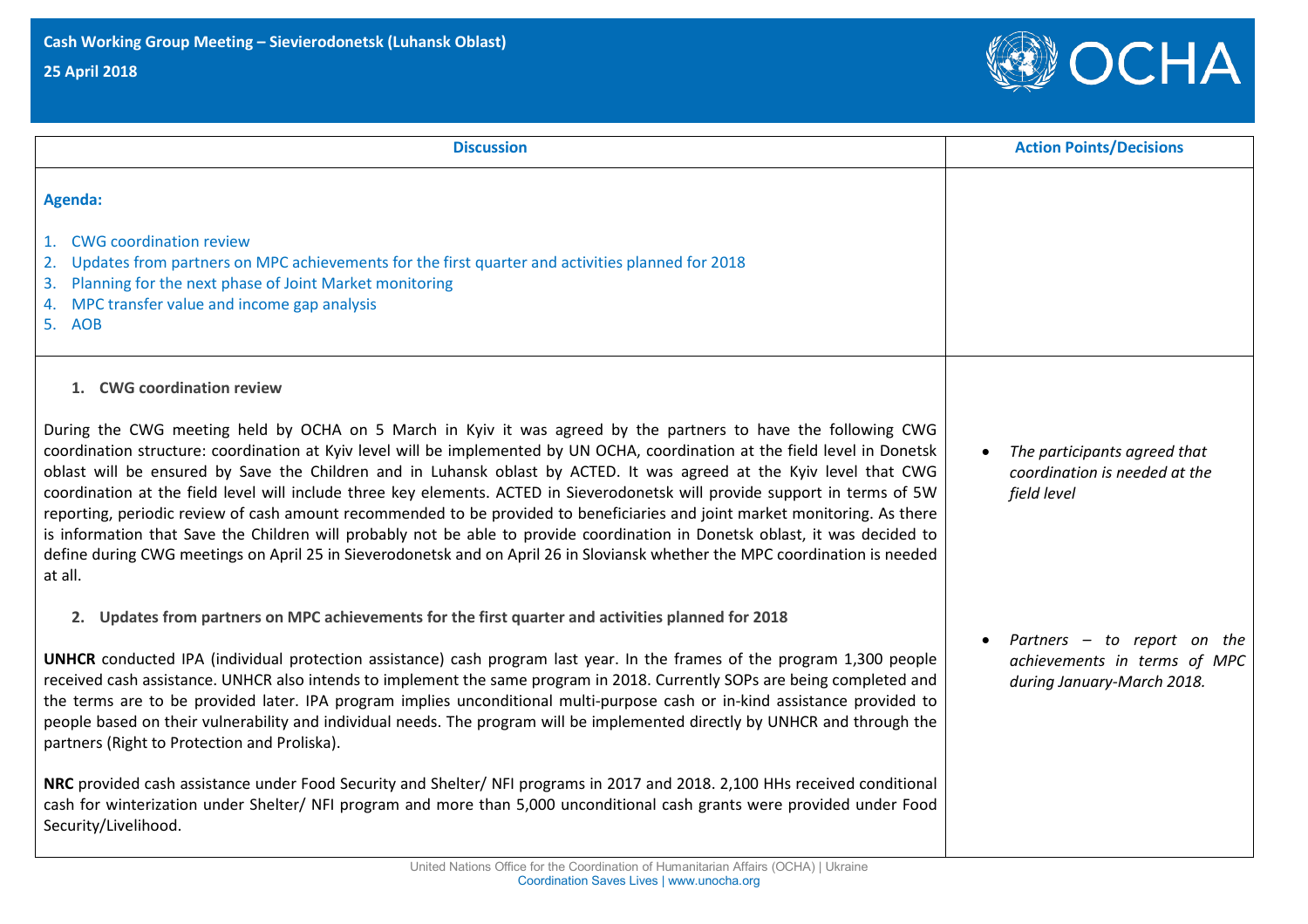| <b>Discussion</b>                                                                                                                                                                                                                                                                                                                                                                                                                                                                                                                                                                                                                                                                                                                                                                                                                                                                                                                                                                                                                                                                                                                                                                                                                                                                                                                                                                                                                                                                      | <b>Action Points/Decisions</b> |
|----------------------------------------------------------------------------------------------------------------------------------------------------------------------------------------------------------------------------------------------------------------------------------------------------------------------------------------------------------------------------------------------------------------------------------------------------------------------------------------------------------------------------------------------------------------------------------------------------------------------------------------------------------------------------------------------------------------------------------------------------------------------------------------------------------------------------------------------------------------------------------------------------------------------------------------------------------------------------------------------------------------------------------------------------------------------------------------------------------------------------------------------------------------------------------------------------------------------------------------------------------------------------------------------------------------------------------------------------------------------------------------------------------------------------------------------------------------------------------------|--------------------------------|
| Caritas Sievierodonetsk have just started distributing multipurpose cash assistance in Luhanska oblast, GCA, mainly in<br>Novoaidarskyi, Stanychno-Luhanskyi and Popasnianskyi raions. Thus, 1600 payments will be delivered to 400 beneficiaries for 4<br>months with amount of 860 UAH per individual per month.                                                                                                                                                                                                                                                                                                                                                                                                                                                                                                                                                                                                                                                                                                                                                                                                                                                                                                                                                                                                                                                                                                                                                                     |                                |
| IOM is implementing a multipurpose cash assistance project. Currently it is almost at the final stage. 1,877 HHs were selected<br>under this project that is 3,645 persons (prioritized categories - single parents, elderly people, people with disabilities, families<br>with three or more children). There are two rounds of payments by 2,580 UAH (each payment covering 3 months) planned to be<br>distributed by the end of June. The covering period is 6 months in 17 locations of Luhansk oblast, GCA and 26 locations in<br>Donetsk oblast, GCA.                                                                                                                                                                                                                                                                                                                                                                                                                                                                                                                                                                                                                                                                                                                                                                                                                                                                                                                            |                                |
| SOS Children's Villages in the frames of the joint humanitarian response plans to distribute humanitarian support in the form of<br>food kits in Novoaidarskyi, Stanychno-Luhanskyi and Popasnianskyi raions covering 1,000 children (0-3 y.o.) and 750 adults.<br>Among these number 400 persons will get assistance under cash grant project at the amount 860 UAH for the period of 4<br>months.                                                                                                                                                                                                                                                                                                                                                                                                                                                                                                                                                                                                                                                                                                                                                                                                                                                                                                                                                                                                                                                                                    |                                |
| TDH is going to distribute 300 multipurpose cash grants in the amount of 860 UAH for 4 months in Luhanska oblast, GCA. The<br>project starts in May. The areas will be divided between SOS Children's Villages covering Stanytsia Luhanska and Schastya and<br>TDH covering Popasnianskyi and Novoaidarsyi raions.                                                                                                                                                                                                                                                                                                                                                                                                                                                                                                                                                                                                                                                                                                                                                                                                                                                                                                                                                                                                                                                                                                                                                                     |                                |
| ACTED has three cash programs. The first one is cash assistance for food and hygiene, it has already started. The program will<br>cover 3,500 beneficiaries in both Donetsk oblast (GCA, northern part) and Luhansk oblast (GCA) covering the settlements<br>located in 5 km zone from the "contact line". The following vulnerability categories are prioritized as the most food insecure<br>based on REACH and Food Security and Livelihood Cluster data - 40+ unemployed individuals, including people of pre-pensioned<br>age, households with three or more children and low-income people residing in urban areas. Another multipurpose cash<br>assistance project implemented by ACTED and funded by Canada will start in May. Under this project ACTED in partnership with<br>People in Need will cover localities along the "contact line" from Mariupol to Stanytsia Luhanska focusing more on the southern<br>part of Donetsk oblast. The project will cover 3,000 beneficiaries in total. Under ACCESS-II ACTED and People in Need are going<br>to implement a multipurpose cash component as well covering the same areas from the southern part of Donetsk oblast to the<br>eastern part of Luhanska oblast. In terms of multipurpose cash, the approach is slightly different and is based on the cumulative<br>vulnerability. The most vulnerable people are being selected based on the assessment of their vulnerability, income, health and<br>housing conditions. |                                |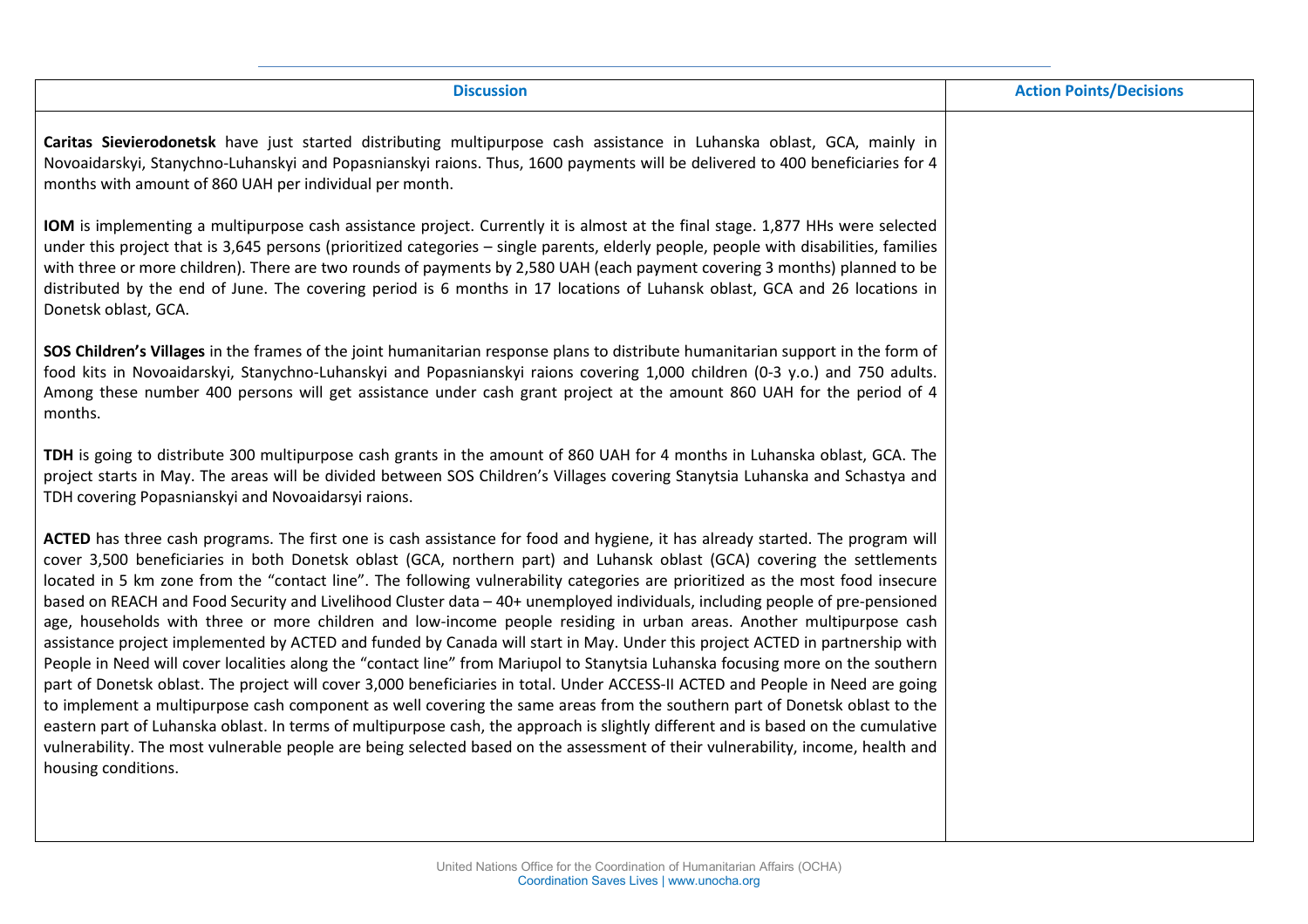| <b>Discussion</b>                                                                                                                                                                                                                                                                                                                                                                                                                                                                                                                                                                                                                                                                                                                                                                                                                                                                                                                                                                                                                                                                         | <b>Action Points/Decisions</b>                                                                                                                                                                                                                                                                                                                                                                                                                       |
|-------------------------------------------------------------------------------------------------------------------------------------------------------------------------------------------------------------------------------------------------------------------------------------------------------------------------------------------------------------------------------------------------------------------------------------------------------------------------------------------------------------------------------------------------------------------------------------------------------------------------------------------------------------------------------------------------------------------------------------------------------------------------------------------------------------------------------------------------------------------------------------------------------------------------------------------------------------------------------------------------------------------------------------------------------------------------------------------|------------------------------------------------------------------------------------------------------------------------------------------------------------------------------------------------------------------------------------------------------------------------------------------------------------------------------------------------------------------------------------------------------------------------------------------------------|
| 3. Planning for the next phase of Joint Market monitoring<br>Joint market monitoring is a joint study in 40 locations that has been led by ACTED and undertaken by ACCESS partners, NRC and<br>Save the Children on quarterly basis. The data analysis is grounded on the information provided by retailers and customers<br>according to six sectors, i.e. basic food items, basic NFI from hygiene group, coal/ firewood, construction materials, agricultural<br>inputs and medication. The data on financial providers available in the locations has also been collected. By now there has been<br>three rounds of data collection and two reports approved by all partners.<br>The start of the next phase of Joint market monitoring is planned for June. The partners who has been engaged in the previous<br>rounds are willing to continue the study, new partners would be encouraged to participate. The discussion of lessons learnt and                                                                                                                                     | Partners - to inform whether they<br>will participate in the next phase<br>of joint market monitoring<br>survey.                                                                                                                                                                                                                                                                                                                                     |
| next steps of the study is planned for the end of May.<br>4. MPC transfer value and income gap analysis<br>By the moment, the value recommended by CWG is 860 UAH per person per month. It was calculated and justified by CWG in<br>2017 and is used by the majority of partners implementing MPC. As official subsistence level is constantly increasing, there<br>might be a need for amount revision. At the same time with pension increase implemented by government in October 2017 the<br>average income level has also increased comparing to summer 2017 (REACH and WFP data). Therefore, the partners should<br>decide based on their experience in cash interventions whether the revision is needed for the moment.<br>Another important point is income data consolidation. As many partners conduct their own assessments and surveys on income<br>level of their beneficiaries it would be a good practice implemented by CWG partners to consolidate income data (non-sensitive)<br>of vulnerable population in the areas close to the line of contact.<br><b>5. AOB</b> | The partners agreed that 860UAH<br>is a relevant and justified value to<br>be distributed per person per<br>month as a multi-purpose cash<br>assistance and doesn't need to be<br>reviewed by the moment. The<br>need for the review will be<br>discussed on the periodic basis<br>once in 3-6 months.<br>Partners - to share with ACTED<br>the <i>income</i><br>data of<br>their<br>beneficiaries<br>indicating<br>the<br>vulnerability categories. |
| Periodicity of the CWG meetings.<br>It was initially proposed to have bimonthly meetings. NRC proposed to have quarterly meeting as it corresponds to the<br>frequency of the main points - 5W reporting, rounds of market monitoring and MPC amount revision. NRC also proposed to<br>consider a possibility to have single field meetings for both Donetsk and Luhansk oblast (e.g. in Kramatorsk) as most partners<br>have activities in both oblasts.                                                                                                                                                                                                                                                                                                                                                                                                                                                                                                                                                                                                                                 | The partners agreed to conduct<br>CWG meeting once in three<br>months to coordinate activities in<br>terms of multipurpose<br>cash<br>The next<br>assistance.<br>CWG<br>meeting is planned for June/July.<br>The possibility to have single<br>meetings for both oblast will be                                                                                                                                                                      |

Ms. Nataliya Chervinska, Monitoring, Evaluation, Accountability and Learning Manager, ACTED, phone +380 50 470 6174, e-mail – nataliya.chervinska@acted.org

*considered by OCHA at Kiev level*